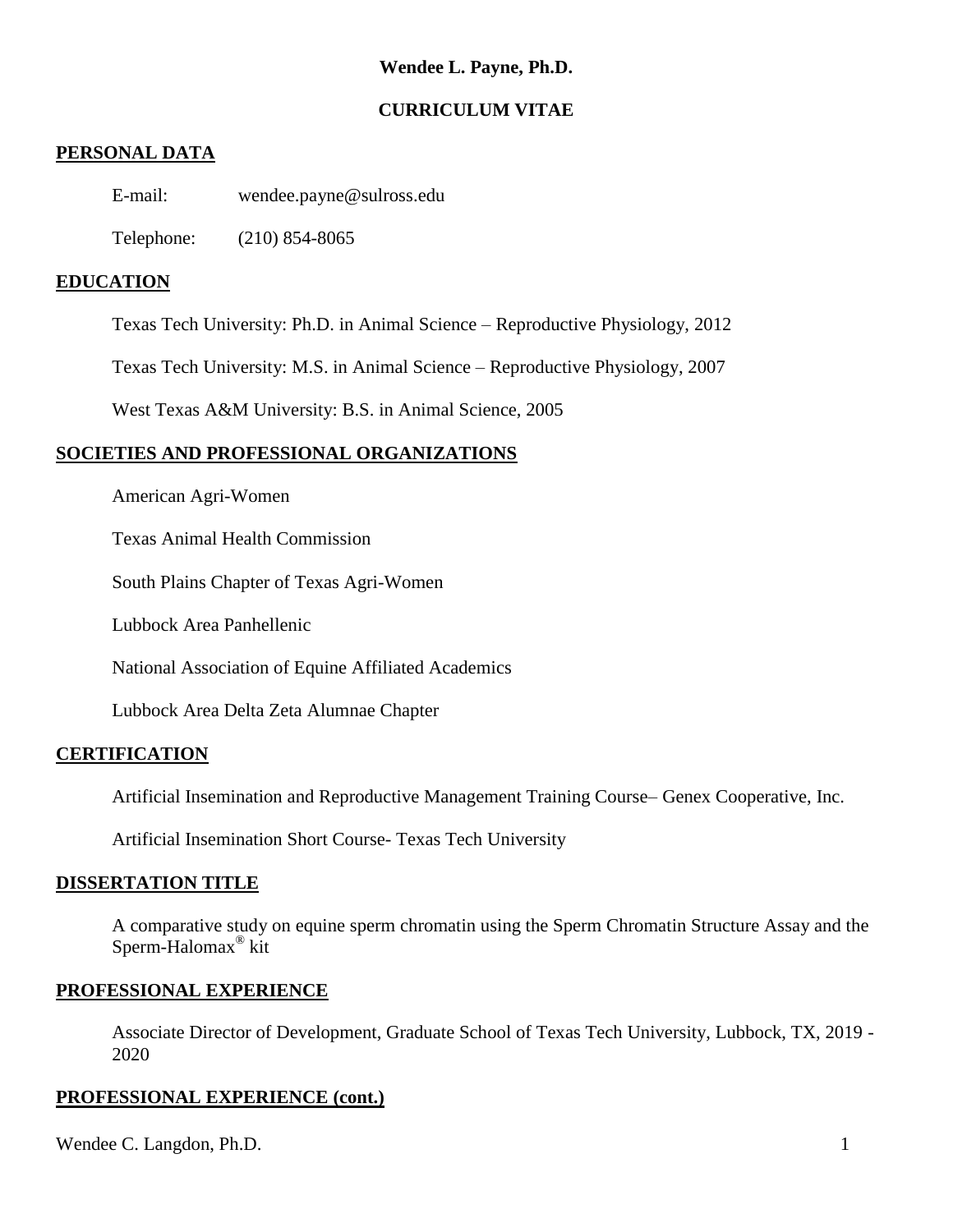Learning Consultant and past Regional Trainer, Pearson, Lubbock, TX, 2013 – 2019

Adjunct Faculty Member, Veterinary Technician Program, Vista College, Lubbock, TX, 2013

Animal Science Coordinator for IDEAL Outreach Camps, Dept of Animal and Food Sciences, Texas Tech University, Lubbock, TX, 2010 – 2012

Student Assistant, Dept of Natural Resource Management, Texas Tech University, Lubbock, TX, 2009 – 2012

Teaching Assistant, Dept of Animal and Food Sciences, Texas Tech University, Lubbock, TX, 2009 – 2012

Senior Lab Technician, Camp Cooley Genetics, Wheelock, TX, 2008 – 2009

Research Assistant, Texas A&M University, College Station, TX, 2008

Teaching Assistant, Texas A&M University, College Station, TX, 2008

Assistant Breeding Manager, 6666 Ranch, Guthrie, TX, 2008

Equine Breeding and Herd Health Manager, JB Quarter Horses, Refugio, TX, 2007

Graduate Research Assistant, Dept of Obstetrics and Gynecology, Texas Tech University Health Sciences Center, Lubbock, TX, 2006 – 2007

Teaching Assistant, Texas Tech University, Lubbock, TX, 2006

Intern, Texas Tech University Horse Farm, New Deal, TX, 2006

Clerical Assistant, Office of the President at West Texas A&M University, Canyon, TX, 2003 –2005

## **HONORS AND AWARDS**

#### **Local**

2018- Math and Science goal achiever at Pearson

2017- Math and Science goal achiever at Pearson

2016- Math and Science goal achiever at Pearson

2015- Math and Science goal achiever at Pearson

2014- Math and Science Rookie of the Year, top performer, and goal achiever at Pearson

2013- Math and Science goal achiever at Pearson

#### **HONORS AND AWARDS (Local) cont:**

Wendee C. Langdon, Ph.D. 2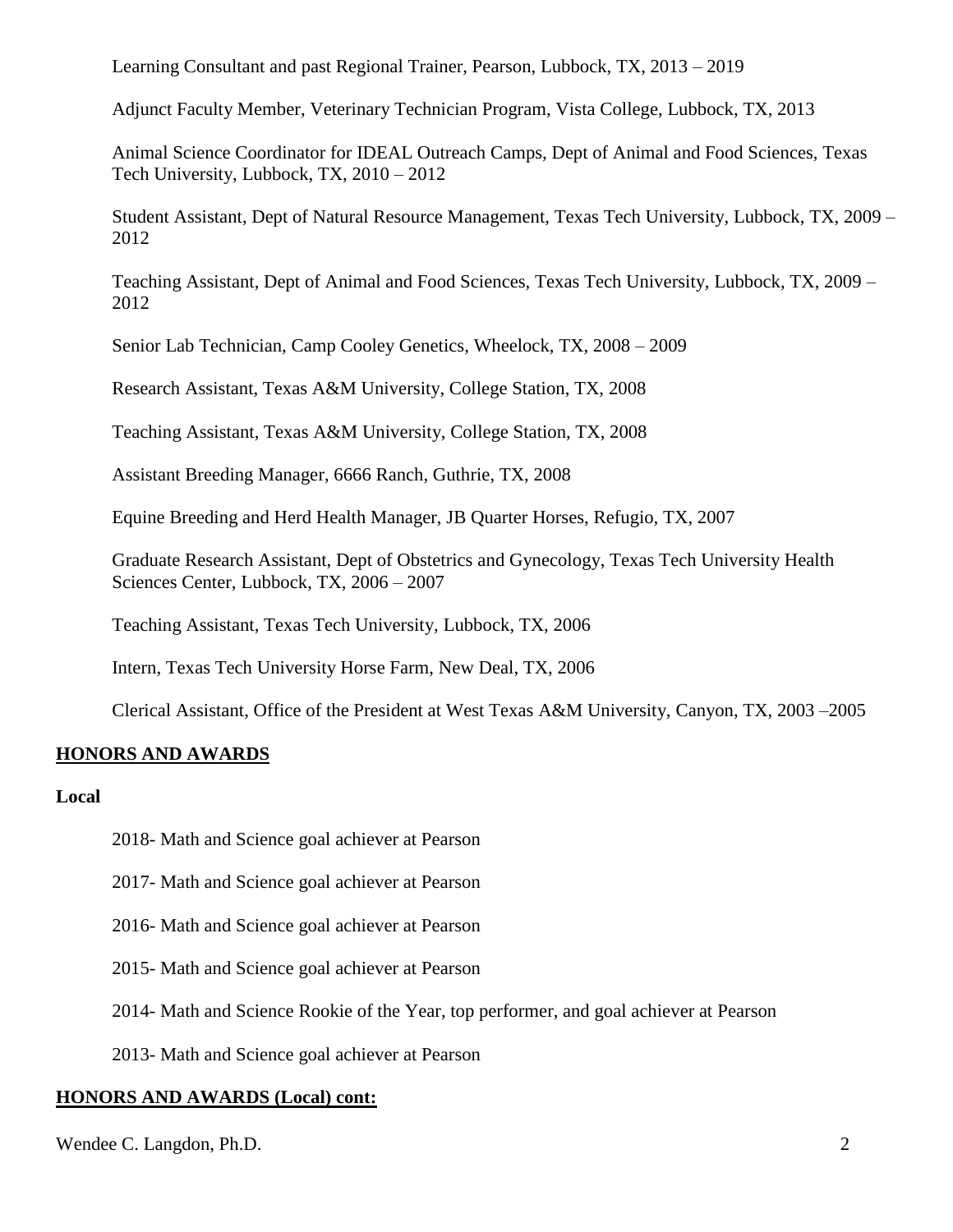2012- Nominated by faculty from the Dept of Animal and Food Sciences for Outstanding Doctoral Student, Texas Tech University

2011- Tenth Annual Graduate Student Research Poster Competition, Graduate School of Texas Tech University, third place scholarship awarded in Category II—Agricultural Sciences and Natural Resources

## **PUBLICATIONS**

Langdon, Wendee C., Love, Charles C., Teague, Sheila R., Brady, Heidi A., and Samuel D. Prien. "An Evaluation of Equine Sperm Chromatin After Exposure to Ambient Heat Stress." *J. Equine Veterinary Science*. 35.11-12 (2015): 960-965. Print.

## **RELATED PRESENTATIONS**

WC Langdon, CC Love, SR Teague, HA Brady, LL Penrose, SD Prien: Effects of ambient heat stress of equine sperm chromatin by evaluation of two differing techniques. Equine Science Society. Ruidoso, NM, May 2013.

W. Langdon, A. Estes, C. Baron, L. Webb, L. Hightower, L. Penrose, S. Prien. Effect of semen parameters of bovine spermatozoa after using a contemporary collecting receptacle. Third place at the Tenth Annual Graduate Student Research Poster Competition. Texas Tech University. Lubbock, Texas. April 2011.

W. Langdon, J. Weathers, C. Barron, L. Welch, L. Hightower, L. Penrose, and S. Prien: Use of a new collection vessel to improve post-collection semen parameters. Southern Section American Society of Animal Science Annual Meeting in Conjunction with the 105<sup>th</sup> Annual Convention of the Southern Association of Agricultural Scientists. Dallas, TX, February 2008.

## **COMMITTEEES**

#### **Departmental Committees**

2012-2012- Dept of Animal and Food Sciences, Texas Tech University, Graduate Students Association-President

2012-2012- Dept of Animal and Food Sciences, Texas Tech University- Coordinator for IDEAL Outreach Program

2004-2005- Dept of Agriculture, West Texas A&M University, Agricultural Ambassadors- Elected Member

## **Institutional Committees**

2015- Texas Tech University, Graduate School, Judges Committee- 16<sup>th</sup> Annual Graduate Student Research Poster Competition

#### **COMMITTEES (Institutional) cont:**

Wendee C. Langdon, Ph.D. 3 2015- Texas Tech University, Judges Committee- Arts & Humanities Conference